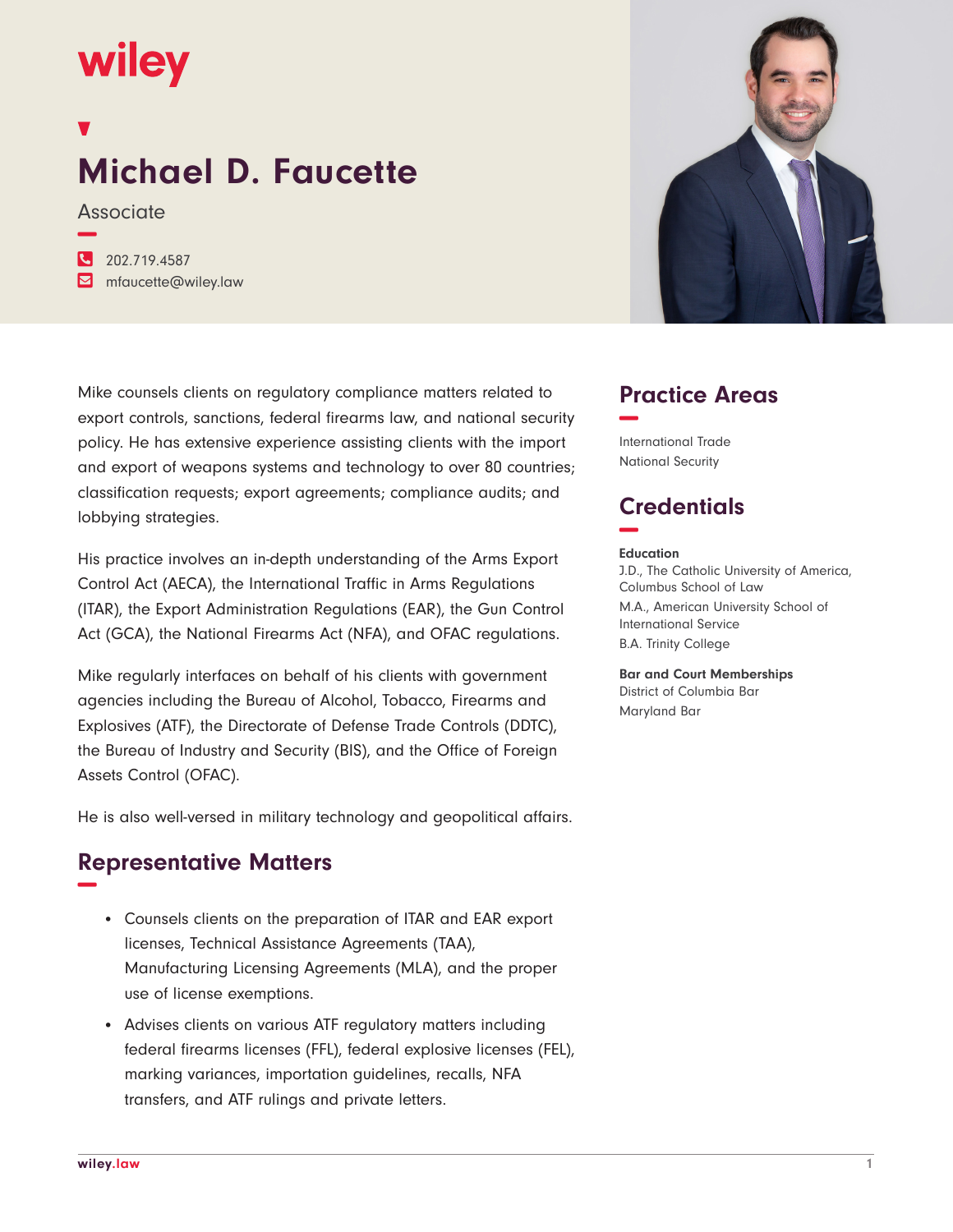- Manages investigations and audits of ITAR/EAR compliance programs to identify and analyze potential violations and systemic weaknesses.
- Assists clients with ATF Firearms and Ammunition Technology Division (FATD) submissions and determinations.
- Helped facilitate the temporary export of defense articles for use in the filming of over 25 major motion picture productions.
- Assists companies in navigating the EAR and obtaining U.S. Department of Commerce BIS licenses on their behalf.
- Develops import and export strategies to maximize cost efficiency.
- Provides regulatory guidance on mergers and acquisitions and the required ATF and ITAR registration changes.
- Guides exporters through the Defense Trade Cooperation Treaties with Australia, Canada, and the United Kingdom.
- Successfully obtained an OFAC license on behalf of client for millions of dollars in sanctioned goods.
- Determines licensing and/or brokering requirements for specific transactions and conducts screening of potential end users through OFAC's Specially Designated Nationals (SDN) list, the U.S. Department of State Watch List and debarred and ineligible parties database.
- Prepares memoranda outlining foreign policy and national security interests in support of export licenses, agreements, and brokering prior approvals.
- Provided training on ITAR, OFAC, EAR, and ATF and other export control compliance and licensingrelated matters to generate client self-sufficiency.
- Spearheaded the successful passage of an amendment to the U.S. House of Representatives' version of the FY2019 National Defense Authorization Act. The effort was conducted on behalf of major defense industry clients to promote a more efficient transfer of defense articles between licensed entities.
- Represents clients in the federal rulemaking process through submission of comments on various topics including Export Control Reform changes.

#### **Professional Experience −**

- Associate, Washington, DC private law practice (2013-2019)
- Summer law clerk for the Honorable Lawrence M. Baskir, U.S. Court of Federal Claims (2012)
- Analyst Trainee, Defense Intelligence Agency (2009-2010)
- Intern, The White House, Office of Management and Budget (2007)
- Intern, Military Professional Resources Inc. (2007)